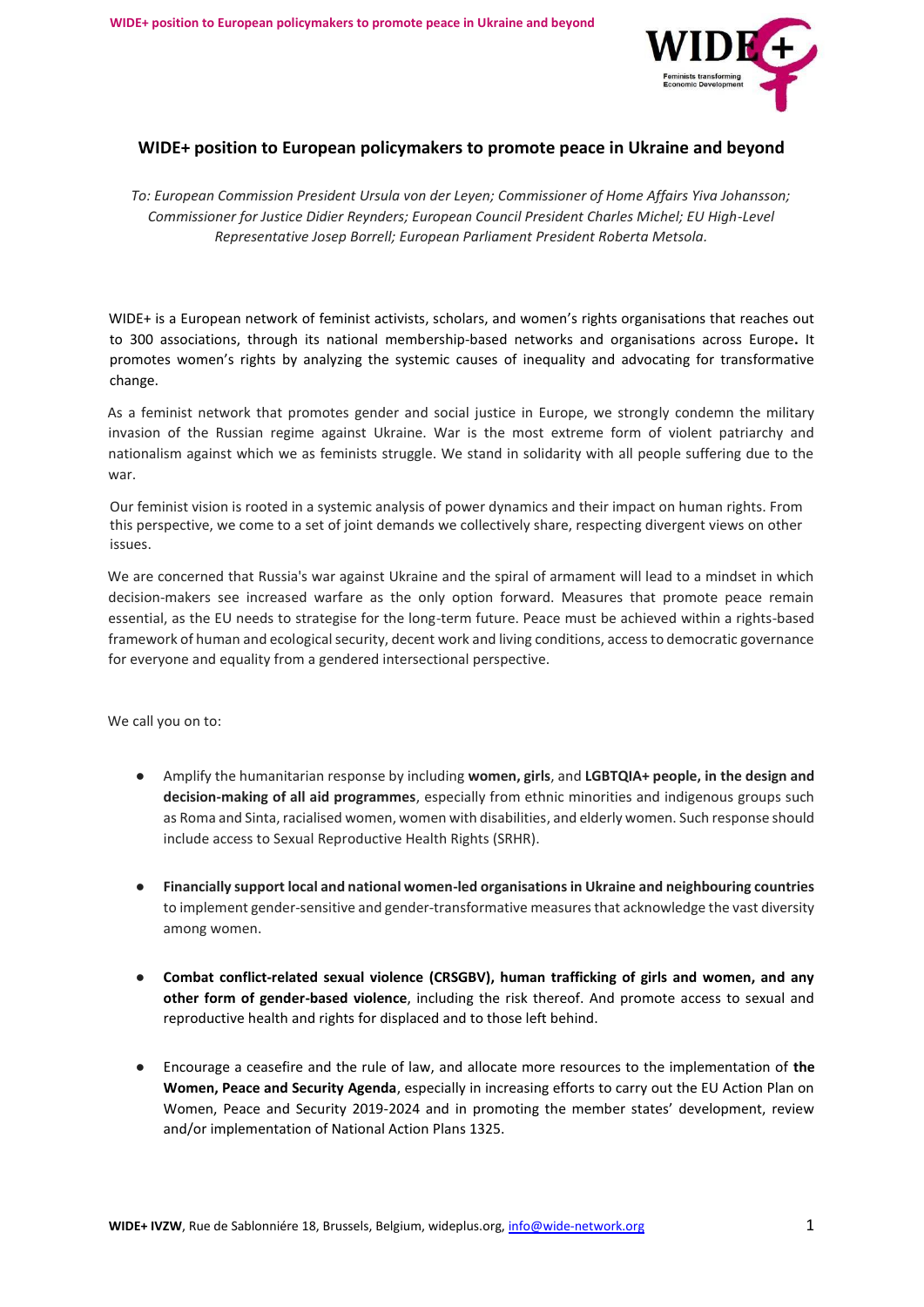

- Prioritise human security needs instead of the massive increase in military spending. We call on you **to monitor the impact of arms delivery and trade and economic sanctions on the position of women and women-led associations** in Ukraine and the neighbouring countries, conform to Arms Trade Treaty article 7.4. Delivering weapons must not result in cuts in the funding for women's empowerment.
- **Ensure safe passage for everyone fleeing war regions**, regardless of their nationality, gender, colour of skin or ethnic/religious background, and the country they escape from. We welcome the support and open reception of refugees from Ukraine but note with concern that in general refugee policies in Europe do not offer the same kind of rights and access.

# **Recommendation 1: Implement gender-responsive and gender-transformative policies in humanitarian action**

We call on you to **guarantee gender-responsive policies in humanitarian assistance towards Ukraine** that include transformative programmes aiming for gender equality beyond the provision of immediate needs. Programmes are needed to **prevent and address conflict-related sexual violence, trafficking, and (sexual) gender-based violence.**

We call on you to:

- Encourage the International Criminal Court to **document crimes where rape and gender-based violence are used as a tactic of war** in response to implementing UN Resolution 1820, which condemns the use of sexual violence as a tool of war. We ask you to support the documenting of these war crimes in other mechanisms, such as the EU Advisory Mission for Civilian Security Sector Reform in Ukraine (EUAM Ukraine), and to finance prosecution, as initiated by the Ukrainian Prosecutor General. While we welcome the extended mandate of the EUAM Ukraine to investigate CRSGBV, we notice a general gap in expertise in analysing CRSGBV. Most approaches are not based on what survivors want and need.
- **Encourage EU member states and private foundations to enable at least one action with gender equality as a principal objective**, in line with the GAP III (Gender Action Plan in EU external action 2021- 2025). We call on you to ensure that peace-building, humanitarian and development funding and programming are promoted simultaneously, instead of focusing on humanitarian aid only.
- Promote allocation of additional (development and humanitarian) aid that incorporates a gender perspective into measures **addressing the challenges that come with the internal displacement of people in Ukraine**, such as enabling access to decent work, to monetary income, to health care, education and paid care in particular for women, girls, and LGBTQIA+ people.
- **Target in policies and programmes specifically women, girls**, and **LGBTQAI+ people,** from ethnic minorities and indigenous groups such as Roma and Sinta, racialised women, women with disabilities, elderly women, and women from other marginalised groups **and include them meaningfully in the policy formulation and implementation.**
- Facilitate training for (newly formed) civil society initiatives and other humanitarian actors on the **minimal service package (MISP) on sexual and reproductive health and rights**.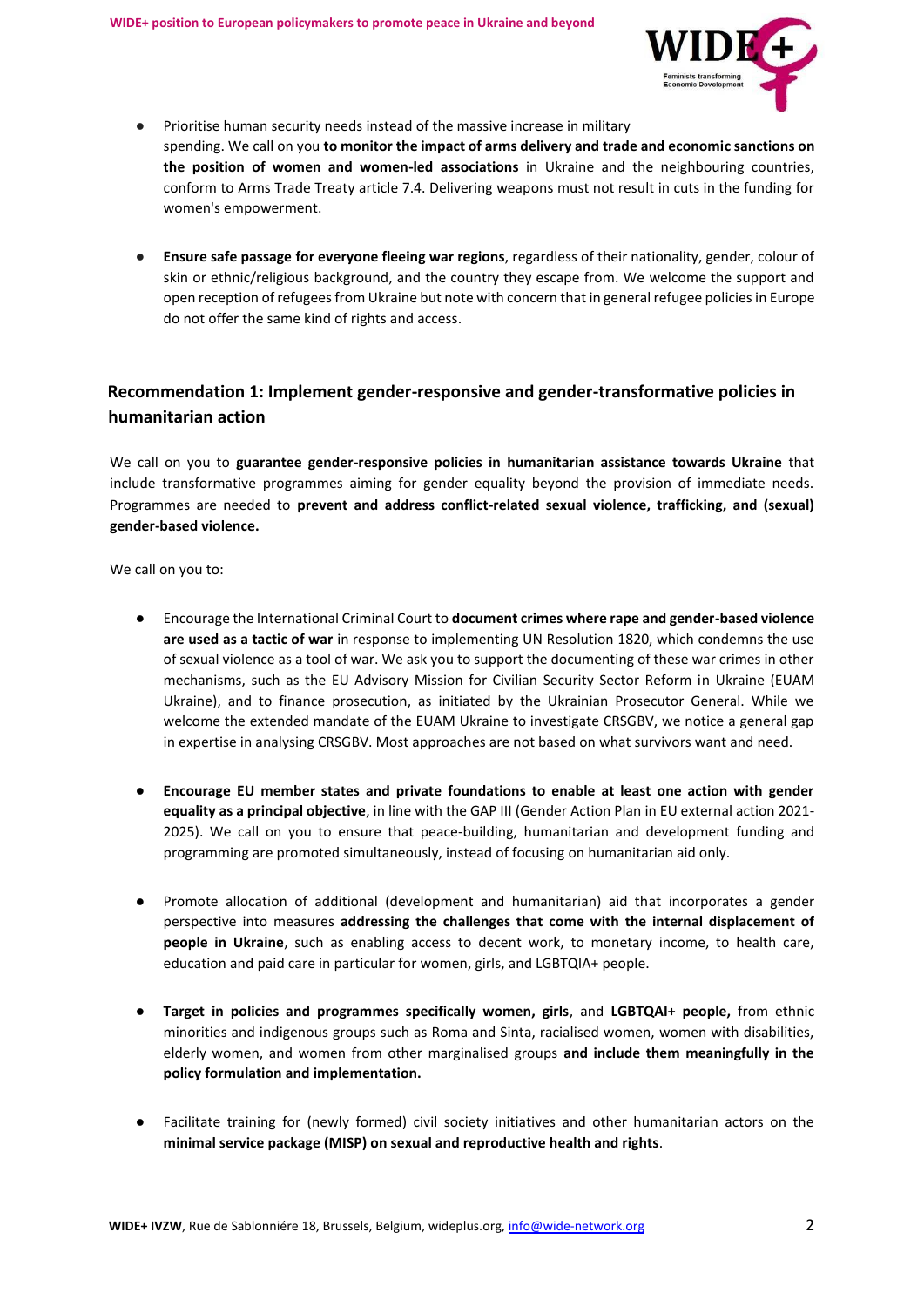

#### ● **Financially support local as well as national women's led organisations in**

- **Ukraine and neighbouring countries through core funding** to promote gender-sensitive and gendertransformative measures that acknowledge the huge diversity among women and allow for flexibility for these associations to adapt their work based on the current needs and contexts. As a recent [Rapid](https://www.unwomen.org/en/digital-library/publications/2022/05/rapid-gender-analysis-of-ukraine) [Gender Analysis by UN Women](https://www.unwomen.org/en/digital-library/publications/2022/05/rapid-gender-analysis-of-ukraine) [and CARE](https://www.unwomen.org/en/digital-library/publications/2022/05/rapid-gender-analysis-of-ukraine) [fin](https://www.unwomen.org/en/digital-library/publications/2022/05/rapid-gender-analysis-of-ukraine)ds, women currently in Ukraine take on much more responsibilities in their households and communities, with an increased care burden. At the same time, they remain in gender unequal power relations being largely excluded from formal decision-making processes related to humanitarian efforts, peace-making, and other areas that directly impact their lives.
- Introduce a mandatory ex-ante gender assessment of humanitarian projects, making use of the many guidelines available such as the IASC. And ensure a gender-responsive monitoring and evaluation of humanitarian interventions, including through **qualitative and quantitative indicators for gendersensitivity,** the collection of Sex and Age Disaggregated Data (SADD) and gender budgeting tools.

### **Recommendation 2: Implement Gender-sensitive and anti-racist migration policies**

We welcome the generous response to the refugees fleeing from Ukraine, mainly women and children. They can travel freely through the EU and receive housing, access to work and financial support. It stands in stark contrast to how other refugees have been treated for years by the EU and its member states.

We call on you to promote policies and encourage member states to adjust their policies to:

- **Ensure that the fair and timely treatment of refugees from Ukraine applies to all refugees**. This means enabling the same access to decent work, cash programmes, housing, travelling and other fundamental human rights.
- **Integrate systemically intersectional gender-responsive measures in migration (and integration) policies to address the needs and specific risks,** especially regarding gender-based violence, faced by women, girls and LGBTQIA+ people, especially from ethnic minorities and indigenous groups, racialised, with disabilities and from other marginalised groups.
- **Combat and prevent sexual exploitation and human trafficking of refugees from Ukraine** according to the rules set out: "Guidance note on the entitlement of victims of trafficking, and persons at risk of being trafficked, to international protection" (GRETA, Council of Europe, 2020). The EU should invest in programmes that provide information about rights and services against exploitation and monitor the housing of refugees by non-state actors.
- Provide refugees (from Ukraine and elsewhere) with **access to sexual and reproductive health services**, including safe, easy-accessible and affordable abortion, support and access to medication for trans persons, medical aid, and psychological care provided with the necessary translations.
- Provide sufficient psychological support and ensure emergency services that protect and support survivors of **conflict-related sexual violence** and any other type of gender-based violence.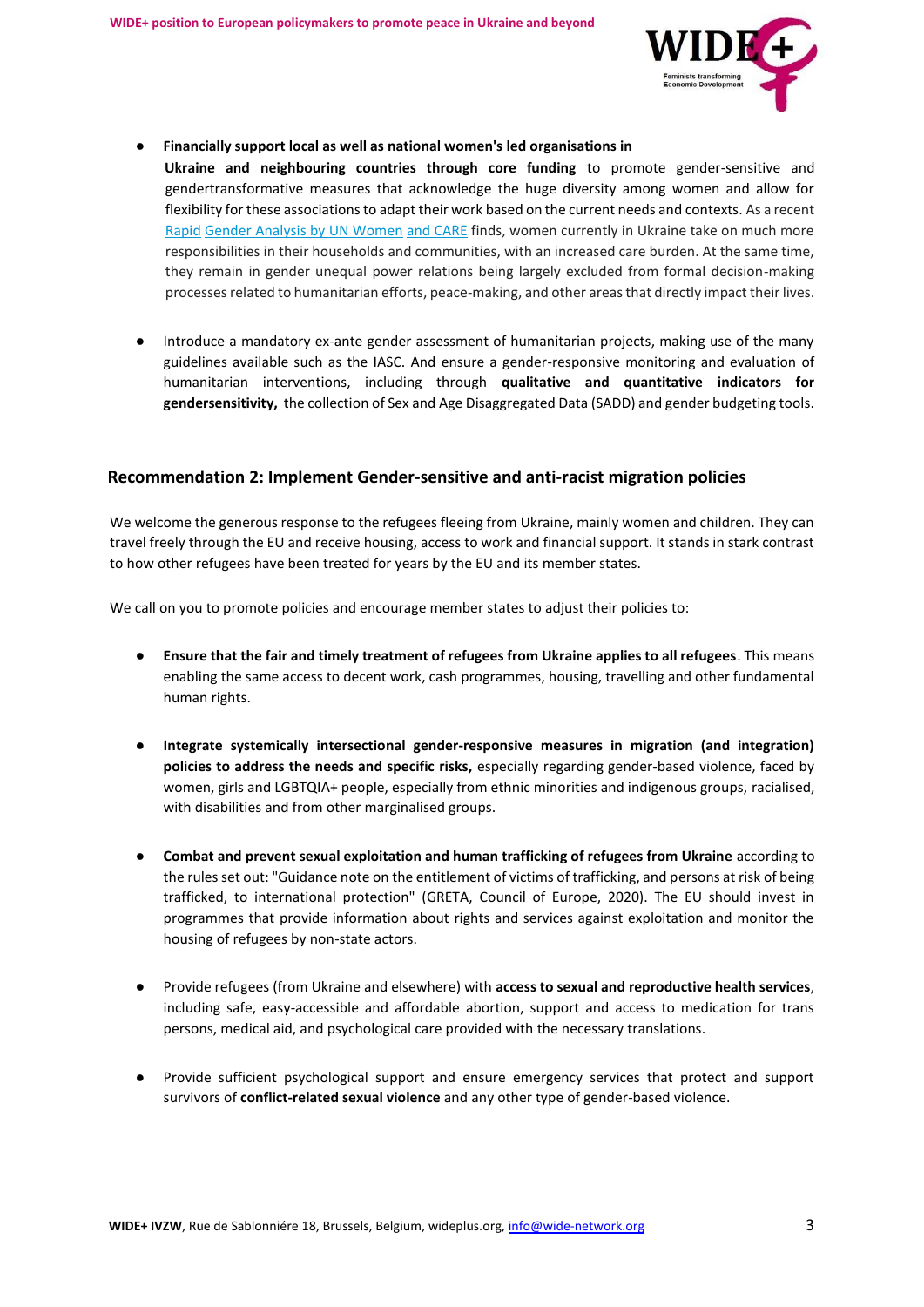

● Establish and finance a telephone line available in each Member State and provide reliable information on prevention and assistance in human trafficking, slavery, and kidnapping emergencies.

#### **Recommendation 3: Promote inclusive peace-building in the region**

We appeal to you to invest diplomatically and financially in an enabling environment for conflict transformation and peace-building in the region, including Ukraine, through more active implementation of the Women, Peace and Security agenda. We call on you to encourage the initiatives by women, girls, LGBTQAI+ people, and (other) feminists in conflict transformation, peace-building, and reconstruction.

We call on you to:

- Allocate additional resources to the implementation of the GAP III and the EU WPS Action Plan to further promote and support the EU's Women, Peace and Security agenda in an inclusive manner, including **supporting member states in developing and implementing the 1325 national action plans in which the meaningful participation of women, girls, LGBTQIA+ people, and (other) feminist civil society is encouraged**.
- Increase the total amount of Official Development Assistance (ODA) and humanitarian aid and encourage member states to do the same. Funding for the reception and integration of refugees and humanitarian aid should not be at the expense of needed programmes in development and peacebuilding elsewhere.
- Promote at the UN, Council of Europe and OSCE, and any other relevant political spaces for negotiation and decision-making a seat at the table for women and other marginalised groups. **Ensure that European delegations in international spaces and diplomacy are gender-balanced and diverse.**
- **Support and protect women and girls human rights defenders in Ukraine, Russia, and Belarus**. In addition to being at risk of war or authoritarian oppression, our members and partners report that they face continued undermining and oppression tied to their identity as women. As an example, the Belarusian government has been known to instrumentalise children to attack women human rights defenders. Women's rights activists in Ukraine face uncertainty, humanitarian crisis, and war, and the remaining activists in Russia and Belarus face growing state oppression and increased isolation.
- Promote and support local and regional peace-building processes and initiatives that include or are led by women, girls, LGBTQIA+ people and (intersected with) ethnic minorities.
- **Provide financial support to civil society to hold European feminist dialogues** from an intersectional perspective; such dialogues should enable feminists with different perspectives and from different countries, ages, migration backgrounds, classes, etc. to exchange and strategise together; moreover, it will contribute to overcoming prejudices and nationalism within the EU and neighbouring countries. It should be cognisant of the diversity in the feminist movements in Europe, which is represented by multiple European feminist networks.